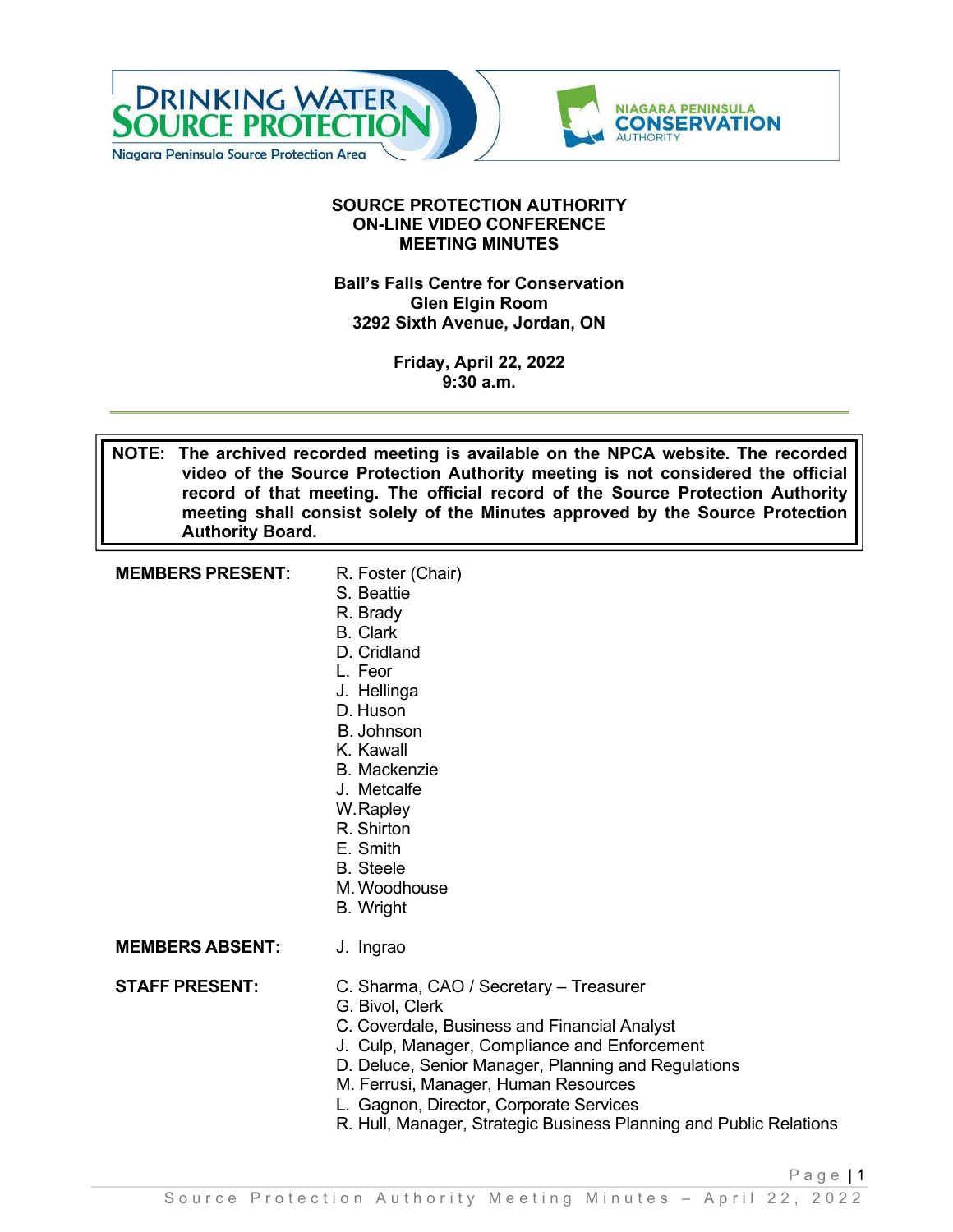- L. Lee-Yates, Director, Watershed Management
- S. McPherson, Restoration Specialist
- S. Mastroianni, Manager, Planning and Development
- S. Miller, Senior Manager, Water Resources
- A. Parks, Manager, Planning Ecology
- T. Proks, Source Water Protection Coordinator
- G. Shaule, Administrative Assistant
- S. Shah, Administrative Assistant

G. Verkade, Senior Manager, Integrated Watershed Planning / Management

#### **ALSO PRESENT:** B. Hodgson, Chair, Source Protection Committee

The Chair called the meeting to order at 9:31 a.m..

### APPROVAL OF AGENDA

Resolution No. SPA-01-2022 Moved by Board Member Woodhouse Seconded by Board Member Smith

**THAT** the Source Protection Authority agenda dated April 22, 2022 **BE** hereby **APPROVED**  as presented.

**CARRIED**

# DECLARATIONS OF CONFLICT OF INTEREST

None declared.

# 3. APPROVAL OF MINUTES

a) Approval of the Minutes of the Source Protection Authority meeting dated April 16, 2021

Resolution No. SPA-02-2022 Moved by Board Member Huson Seconded by Board Member Mackenzie

**THAT** the minutes of the Source Protection Authority Board meeting dated April 16, 2021 **BE ADOPTED**.

**CARRIED**

## 4. CORRESPONDENCE

None.

## 5. PRESENTATIONS

a) PowerPoint Presentation by Thomas Proks, Source Water Protection Coordinator RE: Niagara Peninsula Source Protection Area Overview and Update – Members posed questions to Mr. Proks subsequent to his presentation.

Page | 2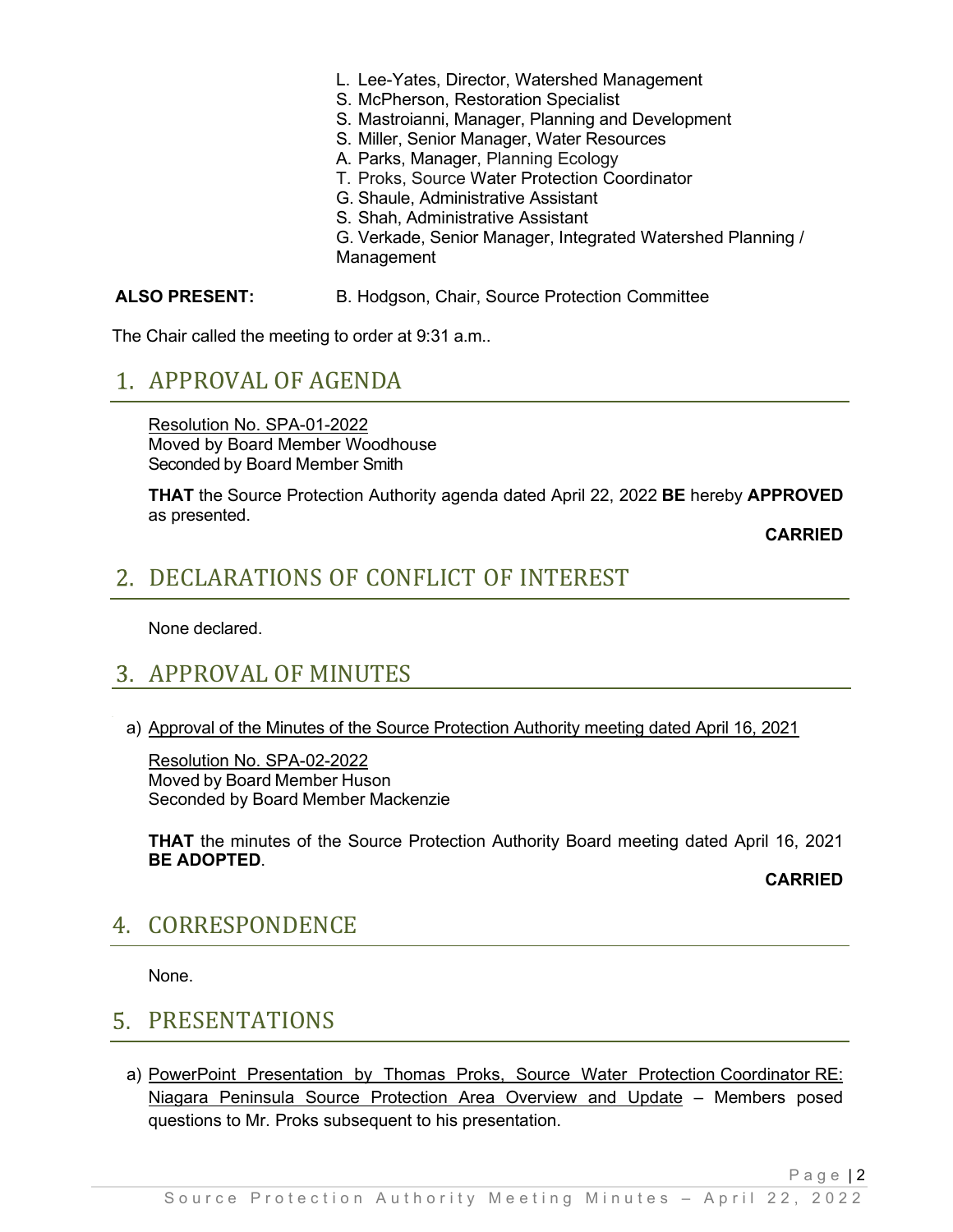Resolution No. SPA-03-2022 Moved by Board Member Wright Seconded by Board Member Feor

**THAT** PowerPoint presentation by Thomas Proks, Source Water Protection Coordinator RE: Niagara Peninsula Source Protection Area Overview and Update **BE RECEIVED**.

**CARRIED**

## **6. CONSENT ITEMS**

None.

#### **7. DISCUSSION ITEMS**

#### a) Report No. SPA-01-22 RE: 2021 Drinking Water Source Protection Annual Progress Reporting

Resolution No. SPA-04-2022 Moved by Board Member Huson Seconded by Board Member Beatty

- 1. **THAT** Report No. SPA-01-22: 2021 Drinking Water Source Protection Annual Progress Reporting **BE RECEIVED**.
- 2. **THAT** the Source Protection Authority for the Niagara Peninsula Source Protection Area (NPSPA) **RECEIVES** the following draft final report documents approved by the Source Protection Committee on March 29th, 2022:
	- a. NPSPA 2021 Drinking Water Source Protection (DWSP) Annual Progress Report;
		- This report concludes that the Source Protection Plan is progressing well and that all the policies are implemented.
		- This report is designed for the public and is intended to be posted on the NPSPA website.
	- b. NPSPA 2021 Policy Implementation Status Report;
		- This report displays each policy within the Source Protection Plan and its status of implementation.
	- c. NPSPA 2021 Policy Implementation Status Summary; and
		- This report displays a summary of total policy implementation status in the NPSPA.
	- d. NPSPA 2021 Supplemental Form.
		- This report displays all the detailed information required by the Ministry of the Environment, Conservation and Parks as it pertains to 2021 Drinking Water Source Protection annual progress reporting and Source Protection Plan implementation.

Page | 3